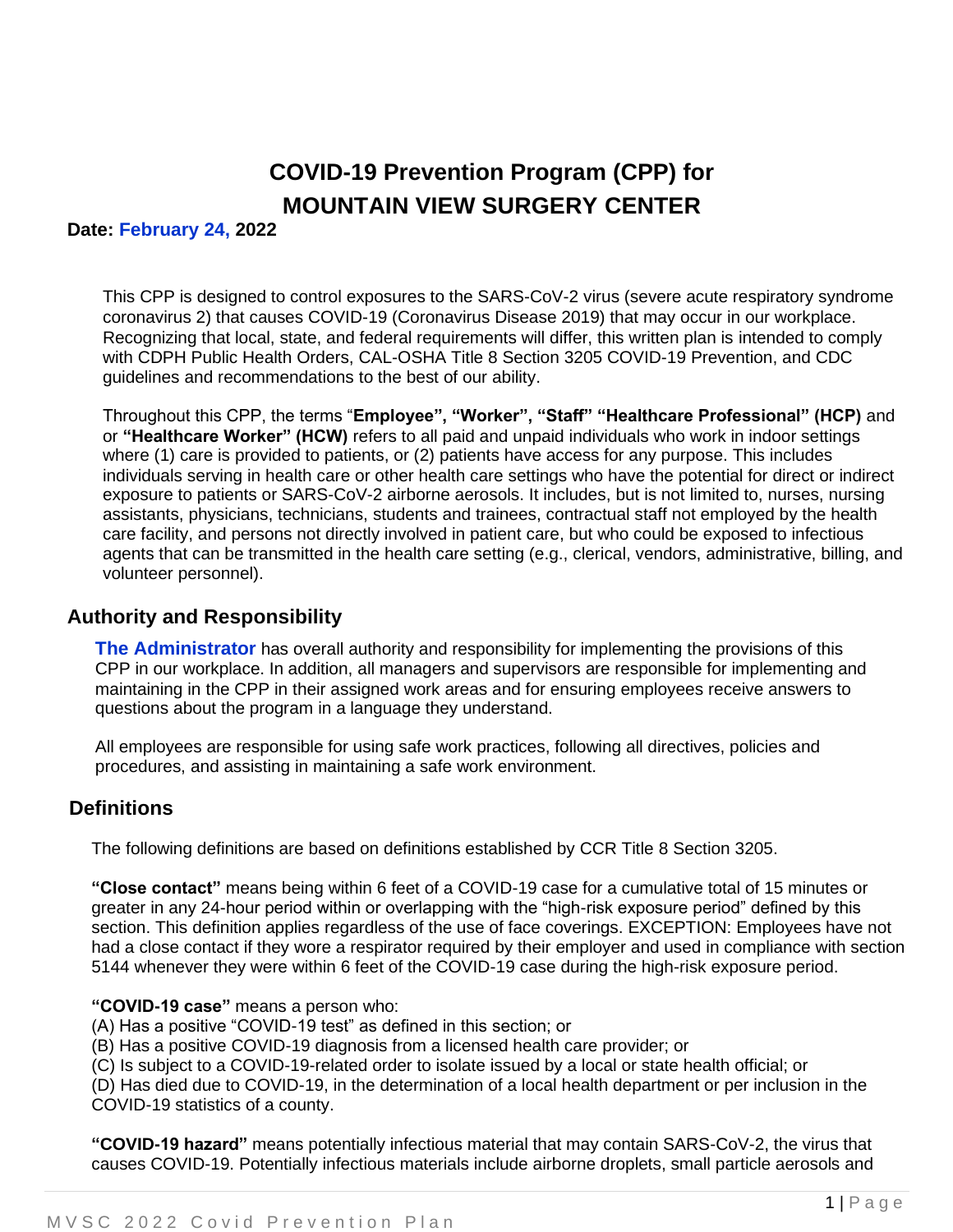airborne droplet nuclei, which most commonly result from a person or persons exhaling, talking or vocalizing or coughing or sneezing or from procedures performed on persons, which may aerosolize saliva or respiratory tract fluids. This also includes objects or surfaces that may be contaminated with SARS-CoV-2.

**"COVID-19 symptoms"** means a fever of 100.4 degrees Fahrenheit or higher, chills, cough, shortness of breath or difficulty breathing, fatigue, muscle or body aches, headache, new loss of taste or smell, sore throat, congestion or runny nose, nausea or vomiting or diarrhea, unless a licensed health care professional determines the person's symptoms were caused by a known condition other than COVID-19.

**"COVID-19 test**" means a test for SARS-CoV-2 that is: (A) cleared, approved or authorized, including in an Emergency Use Authorization (EUA), by the United States Food and Drug Administration (FDA) to detect current infection with the SARS-CoV-2 virus (e.g., a viral test; (B) administered in accordance with the authorized instructions and (C) not both self-administered and self-read unless observed by the employer or an authorized telehealth proctor. Examples of tests that satisfy this requirement include tests with specimens that are processed by a laboratory (including home or on-site collected specimens that are processed either individually or as pooled specimens), proctored over-the-counter tests, point-of-care tests and tests where specimen collection and processing is either done or observed by an employer.

**"Exposed group"** means all persons at a work location, working area or a common area at work where an employee COVID-19 case was present at any time during the high-risk exposure period. A common area at work includes bathrooms, walkways, hallways, aisles, break or eating areas and waiting areas. The following exceptions apply:

(A) For the purpose of determining the exposed group, a place where persons momentarily pass through while everyone is wearing face coverings, without congregating, is not a work location, working area or a common area at work.

(B) If the COVID-19 case was part of a distinct group of employees who were not present at the workplace at the same time as other employees, for instance a work crew or shift that does not overlap with another work crew or shift; only employees within that distinct group are part of the exposed group.

(C) If the COVID-19 case visited a work location, working area or a common area at work for less than 15 minutes during the high-risk exposure period and the COVID-19 case was wearing a face covering during the entire visit, other people at the work location, working area or common area are not part of the exposed group. NOTE: An exposed group may include the employees of more than one employer.

**"Face covering"** means a surgical mask, a medical procedure mask, a respirator worn voluntarily or a tightly woven fabric or nonwoven material of at least two layers (i.e., fabrics that do not let light pass through when held up to a light source) that completely covers the nose and mouth and is secured to the head with ties, ear loops or elastic bands that go behind the head. If gaiters are worn, they shall have two layers of fabric or be folded to make two layers. A face covering is a solid piece of material without slits, visible holes or punctures, and must fit snugly over the nose, mouth and chin with no large gaps on the outside of the face. A face covering does not include a scarf, ski mask, balaclava, bandana, turtleneck, collar or single layer of fabric. A face shield may not be substituted for a face covering but can be worn in addition to a face covering.

**"High-risk exposure period"** means the following period:

(A) For people with COVID-19 who develop COVID-19 symptoms, from two days before they first develop symptoms until all of the following are true: It has been 10 days since symptoms first appeared, 24 hours have passed with no fever without the use of fever-reducing medications and symptoms have improved. (B) For people with COVID-19 who never develop COVID-19 symptoms, from two days before until 10 days after the specimen for their first positive test for COVID-19 was collected.

## **Identification and Evaluation of COVID-19 Hazards**

We will implement the following in our workplace: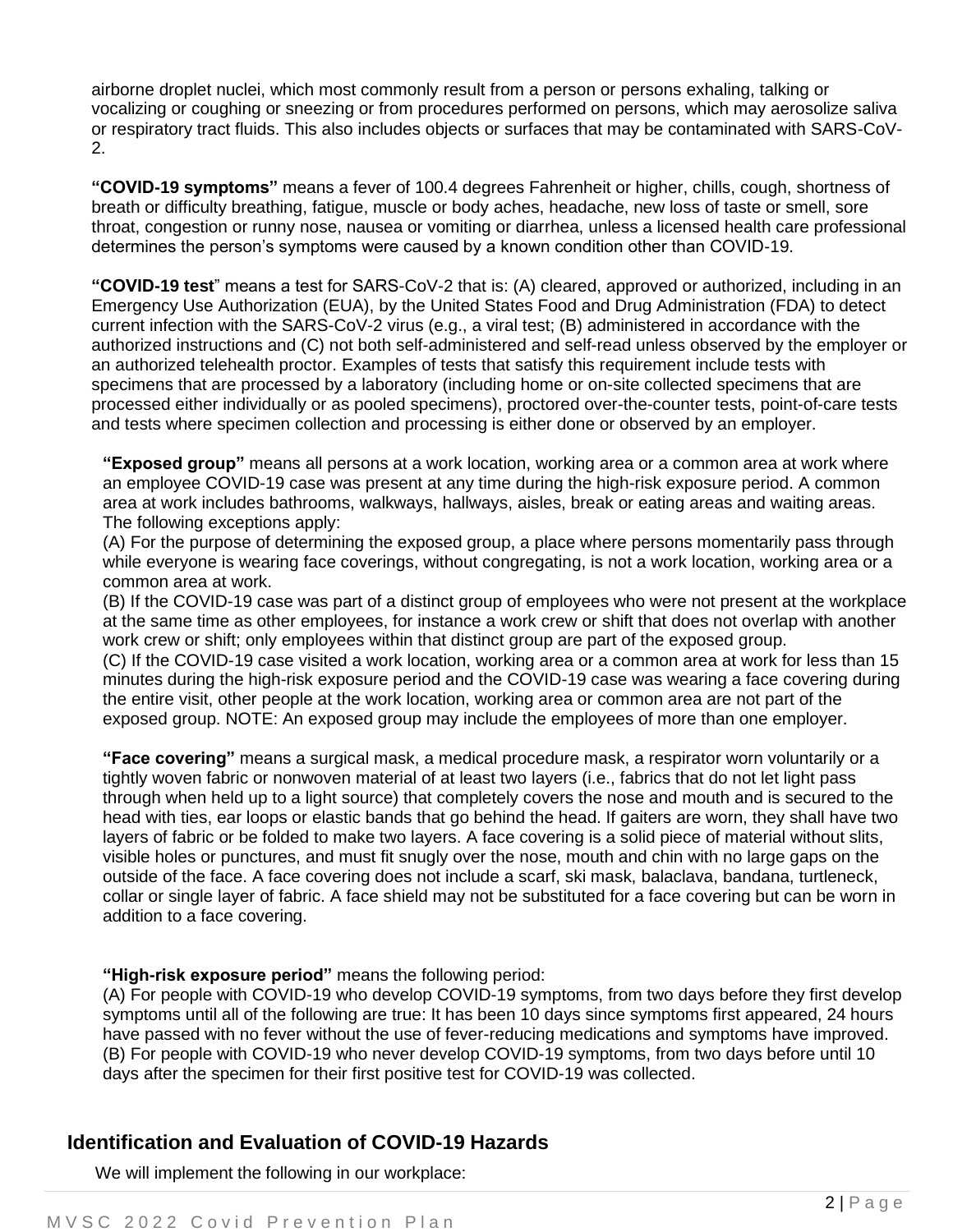- Conduct workplace-specific evaluations using the **Appendix A: Identification of COVID-19 Hazards** form allowing for staff input to identify hazards and assessing community transmission levels and supplies of personal protective equipment.
- Review applicable orders and general and industry-specific guidance from the State of California, Cal/OSHA, and the local health department related to COVID-19 hazards and prevention.
- Conduct periodic inspections using the **Appendix B: COVID-19 Inspections form** as needed to identify unhealthy conditions, work practices, and work procedures related to COVID-19 and to ensure compliance with our COVID-19 policies and procedures.
- In addition, this facility has considered how employees and others enter, leave and travel through the workplace and works to minimize crossflow.

#### **Staff participation**

- This facility has conducted a comprehensive risk assessment of all work areas and tasks by the **Appendix A: Identification of COVID-19 Hazards**, allowing for staff input to identify hazards and express concerns without fear of reprisal.
- Staff are encouraged to immediately report to their supervisor any possible COVID-19 hazards in the work areas.

#### **Staff Screening**

- All staff, licensed practitioners, students, trainees, volunteers, vendors of/to this facility will be instructed to self-monitor for viral symptoms. In addition, proof of COVID-19 vaccination or a medical or religious exemption will be on file in the facility.
- Staff are asked to evaluate their own symptoms prior to reporting to work each scheduled shift.
- Staff are required to contact the employer and not enter the workplace if they are experiencing any of the following:
	- o Symptoms of COVID-19 including:
		- Cough
		- Shortness of breath or difficulty breathing
		- Fever
		- Chills
		- Repeated shaking with chills
		- Muscle pain
		- Headache
		- Sore throat
		- New loss of taste or smell
	- o Fever equal to or higher than 100.4 degrees Fahrenheit.
	- $\circ$  Under evaluation for COVID-19 (for example, waiting for the results of a viral test to confirm infection).
	- o Have been diagnosed with COVID-19 and are not yet cleared to discontinue isolation.
- Unvaccinated exempt staff and booster-eligible workers/staff who have not yet received their booster must provide proof of negative Covid test at least weekly. See **Appendix E-Mandatory Covid-19**

### **Vaccination Policy-Updated 1.25.22.**

• If anyone should start to exhibit symptoms while at the facility, they will be asked to leave immediately. Others at the facility with close contact within 6 feet of the staff member during this time may be considered exposed.

#### **Screening of Patients and Others**

This facility does not knowingly treat individuals who are positive for COVID-19 or who are exhibiting COVID-19 symptoms. Center staff will administer a symptom questionnaire prior to day of procedure. The day of procedure the symptom questionnaire will be reviewed again with patient for any changes and temperature checked.

If the patient has a fever, is experiencing any symptoms and/or doesn't have an appropriate face covering, they will be asked to go home and their procedure will be rescheduled.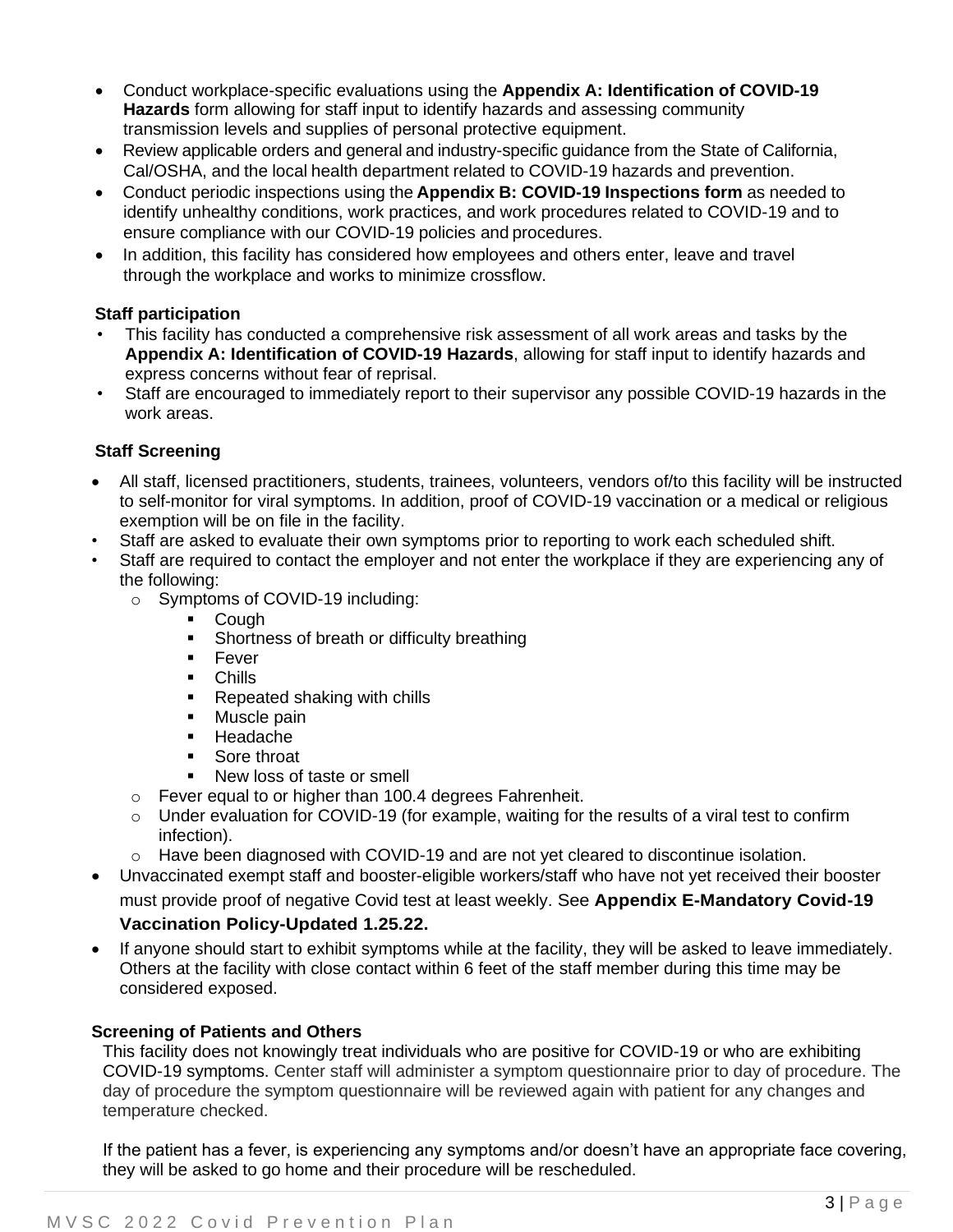Patients are discouraged from bringing others to an appointment, except when a parent, guardian or caretaker must accompany a minor patient or special needs patient to the appointment. Staff should ensure patients and others comply with physical distancing rules while in the practice. Staff will remind patients and other individuals to wear face coverings while in the facility and may provide face coverings. Patients and other individuals are encouraged to use hand sanitizer provided for their use.

## **Correction of COVID-19 Hazards**

Unsafe or unhealthy work conditions, practices or procedures will be documented on the **Appendix B: COVID-19 Inspections** form, and corrected in a timely manner based on the severity of the hazards, as follows:

- **Administrator** to evaluate the severity of the hazard
- **Administrator** to contact employees at risk of potential exposure
- COVID-19 testing provided at no cost to employees at risk of potential exposure
- Employees experiencing symptoms are sent home and instructed to follow-up with their primary care provider
- See **"Return to Work Criteria"** in this CPP

### **Control of COVID-19 Hazards**

#### **Mandatory Covid-19 Vaccination Policy**

Current California Public Health [Orders](https://www.cdph.ca.gov/Programs/CID/DCDC/Pages/COVID-19/Order-of-the-State-Public-Health-Officer-Health-Care-Worker-Vaccine-Requirement.aspx) (**Updated as of January 25, 2022** )require workers to be up to date with vaccinations and receive boosters by March 1, 2022, or within 15 days of becoming eligible for a booster if they are not eligible as of March 1, 2022., unless exempt. See **Appendix E-Mandatory Covid-19 Vaccination Policy-Updated 1.25.22.**

#### **Face Coverings**

This facility provides clean, undamaged face coverings and ensure they are properly worn by employees over the nose and mouth when indoors, and when outdoors and less than six feet away from another person, including non-employees, and where required by orders from the California Department of Public Health(CDPH) or local health department.

- Disposable face coverings are provided to all employees, as well as patients and visitors that present to the clinic without an appropriate face covering
- Employees to report non-compliance to the **Administrator** who will immediately address the person not wearing a face covering appropriately or not at all.

The following are exceptions to the use of face coverings in our workplace:

- When an employee is alone in a room.
- While eating and drinking at the workplace, provided employees are at least six feet apart and outside air supply to the area, if indoors, has been maximized to the extent possible.
- Employees who cannot wear face coverings due to a medical or mental health condition or disability, or who are hearing-impaired or communicating with a hearing-impaired person. Alternatives will be considered on a case-by-case basis.

Any employee not wearing a face covering, face shield with a drape or other effective alternative, or respiratory protection, for any reason, shall be at least six feet apart from all other persons unless the unmasked employee is tested at least twice weekly for COVID-19.

### **Personal Protective Equipment (PPE)**

Staff performing or assisting in patient treatment must wear appropriate PPE to cover their hands, faces, body and clothing. This facility will utilize CDC-recommended strategies when the PPE supply is at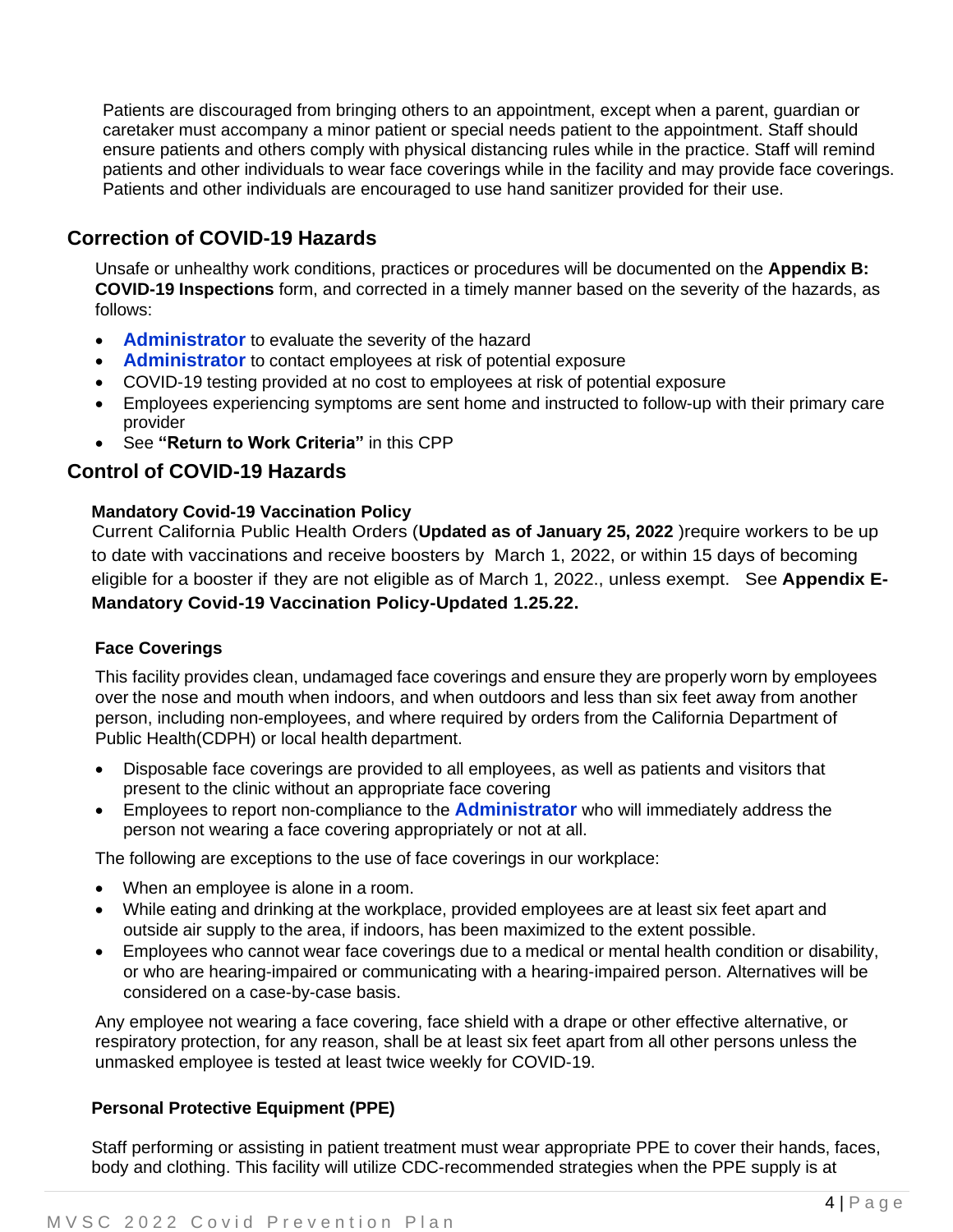contingent or crisis levels.

Staff involved in clinical care are instructed on the proper procedures for putting on and taking off their PPE.

This facility provides the minimum PPE required for staff as shown in the Table below. The Infection Control Coordinator is responsible for ensuring the facility has at least a two-week supply of PPE during any public health emergency, as recommended by the CDPH. When adequate PPE is not available, patient treatment will be rescheduled.

| <b>STAFF CATEGORY</b>                             | <b>PPE</b>                                                                                              |  |
|---------------------------------------------------|---------------------------------------------------------------------------------------------------------|--|
| Administrative staff                              | Surgical mask or face covering                                                                          |  |
| Instrument processing<br>staff                    | Mask, gloves, gown and eye protection appropriate for<br>working with disinfectants and other materials |  |
| Clinical care staff,<br>nonaerosol<br>procedures  | Face shield or protective eyewear, surgical mask, gloves<br>and gown                                    |  |
| <b>Clinical care staff,</b><br>aerosol procedures | Face shield, NIOSH-approved respirator, gloves and<br>gown                                              |  |

Single-use PPE is disposed immediately after use. These items are gloves, surgical masks, bouffant caps, shoe coverings, disposable surgical gowns. Non-disposable surgical gowns are professionally laundered after each use.

#### **Engineering Controls**

The building managements maximizes, to the extent feasible, the quantity of outside air for our buildings with mechanical or natural ventilation systems.

**The Ventilation system is checked quarterly by the contracted HVAC company. At that time all standard filters are changed. Secondary HEPA filters are checked and changed as needed. Air exchanges in the procedure rooms are tested periodically.** 

#### **Cleaning and Disinfecting**

#### **Patient Care Areas:**

Patient care areas are cleaned and disinfected by assigned staff as soon after each patient treatment is complete. A cleaning schedule is maintained and updated regularly. Disinfectants used shall be labeled effective against SARS-CoV-2 and against HIV and HBV and tuberculosis. Disinfectants will be used in accordance with manufacturers' instructions.

#### **Office Environment:**

- Public areas, frequently touched objects and surfaces are cleaned and disinfected by assigned staff regularly and at the end of the day. Special attention is given to door handles, chairs and bathrooms. Patients are provided with new or cleaned pens and writing materials. Difficult-to-disinfect items, such as magazines, will not be in the waiting area.
- Items used by employees only, such as chairs, tables, keyboards, headsets and telephones, are cleaned frequently throughout the day..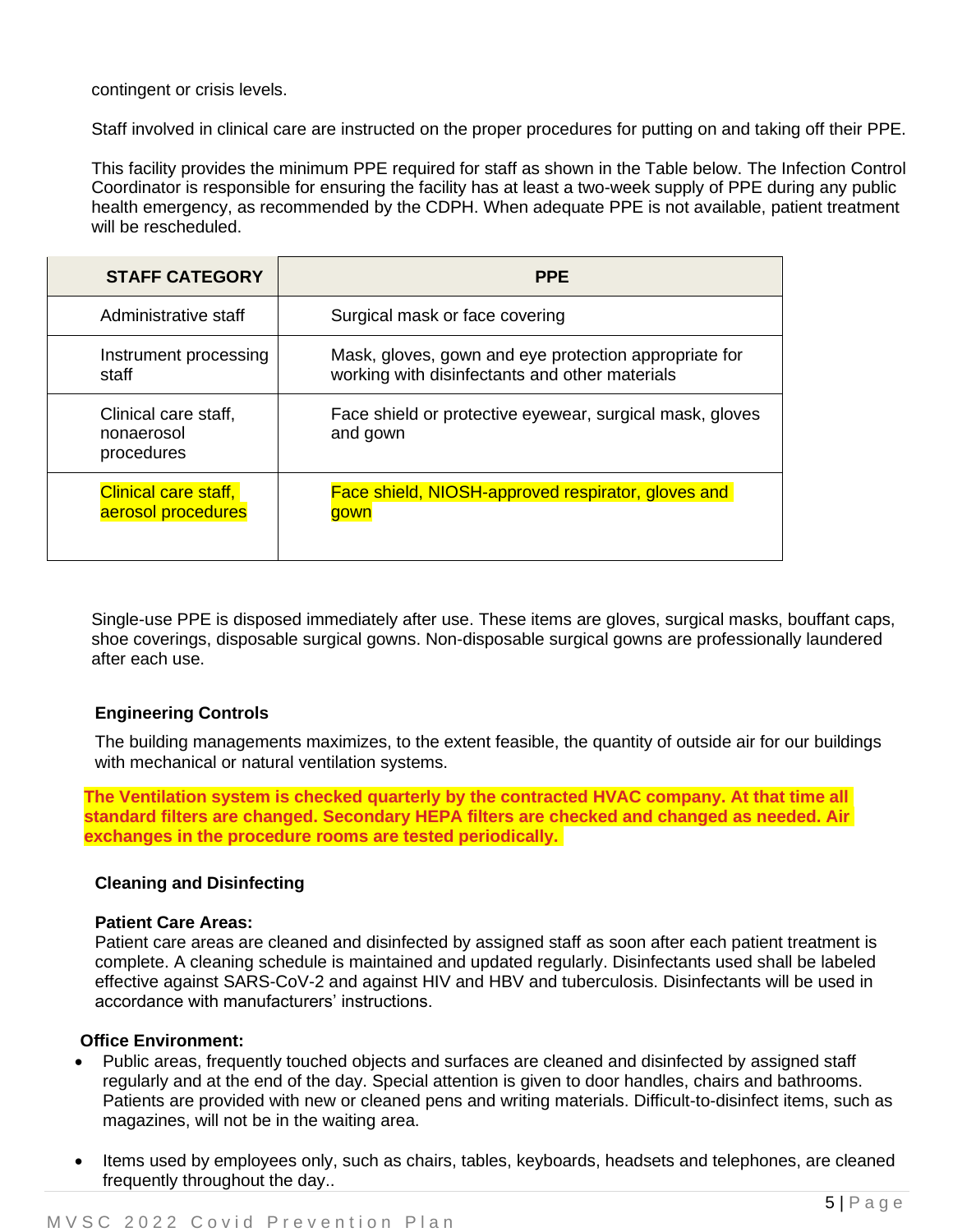#### **Hand Sanitizers:**

- Hand hygiene supplies are readily available to all staff throughout the facility.
- Staff perform hand hygiene before and after all patient contact, contact with potentially infectious material, and before putting on and after removing PPE, including gloves.
- Staff perform hand hygiene by using ABHR with 60-95% alcohol or washing hands with soap and water for at least 20 seconds. If hands are visibly soiled, use soap and water before returning to ABHR.
- Hand sanitizer will be available in the waiting room and all locations a visitor may be in the facility. All visitors will be asked to clean their hands upon entry to the facility and then staff will encourage appropriate hand hygiene while they are in the facility.

#### **Investigating and Responding to COVID-19 Cases**

The **Administrator** investigates and documents findings and actions taken on **Appendix**

#### **C: Investigating COVID-19 Cases** form.

Staff is required to report without fear of reprisal the following information to **the Administrator** as soon as possible:

- If they are experiencing COVID-19 symptoms.
- If they have a positive COVID-19 test.
- If they had close contact within the past 14 days with an individual who tested positive for COVID-19.

The Administrator will provide for COVID-19 tests to employees experiencing COVID-19 symptoms at work and to unvaccinated employees who had close contact with a COVID-19-positive individual at the facility. The tests are made available to the employees at no cost during their paid time. If a medical care provider determines the employee's symptoms are caused by a known condition that is not COVID-19, the return-to-work criteria described here do not apply to the employee.

The **Administrator** will notify the identified close contacts as soon as reasonably possible (and within 1 business day) to advise them to self-quarantine and to seek medical advice. The **Administrator** will maintain the confidentiality of infected staff and patients and disclose only the minimum necessary information.

The **Administrator** will investigate a reported illness to determine if any work-related factors could have contributed to the infection or exposure. If such factors are identified, corrective action will be taken and this plan will be updated with information to help prevent more infections. If a work-related factor is involved, the information will be recorded as part of an employee's medical record. The employee will be informed to file a workers' compensation claim. Records of workplace exposures and illnesses will be maintained in employee medical records in accordance with CCR 8 Section 3204.

The **Administrator** will document all the above actions. Such information is kept confidential unless disclosure is required or permitted by law.

An employee who is prevented from working due to a work-related COVID-19 illness or close contact may not lose pay or other rights and benefits. Employers may require the use of accrued employer-provided vacation or PTO time. **Need to discuss if Covid Pay applies to MVSC**

### **Return To Work Criteria**

*The guidance below reflects the new California Department of Public Health (CDPH)*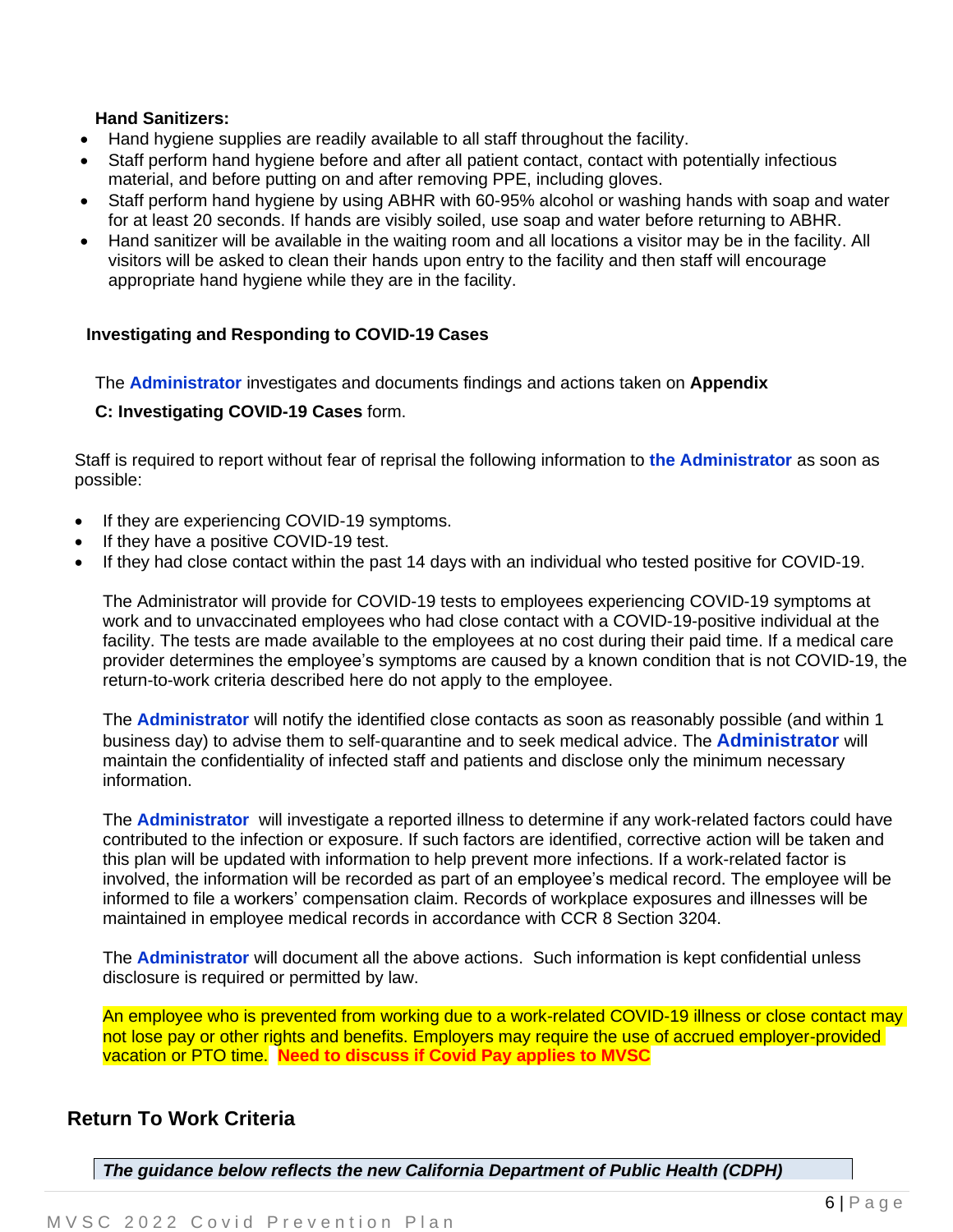*isolationand quarantine periods guidance from January 6, 2022, which overrides the Cal/OSHA COVID-19 Prevention Emergency Temporary Standards.*

### **All workers that test positive for COVID- 19, regardless of vaccination status:**

- Must isolate and be excluded from the workplace for at least 5 days.
- A worker can return to work after day 5 if they do not have symptoms and test negative.
- If a worker cannot test or declines to test they can return to work after 10 days.
- Must wear a face covering around others at work for atotal of 10 days after the positive test.

### **Unvaccinated Workers Exposed to Someone With COVID-19:**

- Must quarantine and be excluded from the workplace for 5 days after theclose contact and take a test on day 5.
- A worker can come back to work after day 5 if they testnegative and do not have any symptoms.
- If the worker cannot test or declines to test, they can return to the workplace after day 10 if they do not have symptoms.
- Must wear a face covering around others at work for 10 days after exposure.
- If the worker develops symptoms, they must be excluded pending a test result.

#### **Booster-eligible, but not boosted workers exposed to someone with COVID-19**

- Does not need to quarantine or be excluded from work if asymptomatic but must have a negative test 3-5 days after close contact.
- Must wear a face covering around others at work for 10 after exposure. If the worker develops symptoms, they must be excluded pending a test result.

### **Workers received a booster, or are fully vaccinated but not yet booster-eligible.**

- Does not need to be excluded from work if asymptomatic but must take a test on day 5 afterexposure.
- Must wear a face covering around others at work for 10 days after exposure.
- If they develop symptoms, the worker must be excludedfrom the workplace pending a test result.

#### **SOURCE:** *"What Employers and Workers Need to Know About COVID-19 Isolation and Quarantine"* **CAL-OSHA Fact Sheet**, **January 14, 2022**

### **System for Communicating**

Our goal is to ensure that we have effective two-way communication with our employees, in a form they can readily understand.

Staff are instructed to report to the **Administrator** without fear of reprisal if they are:

- Experiencing symptoms of COVID-19.
- Diagnosed with or tested positive for COVID-19.
- Come in close contact with a COVID-19-positive individual.
- Someone at home has been quarantined because they have been diagnosed with or is exhibiting symptoms of COVID-19.
- If an employee would like to request workplace accommodations, they will contact the **The Administrator** to ensure requested accommodations can be granted according to California Public Health Orders.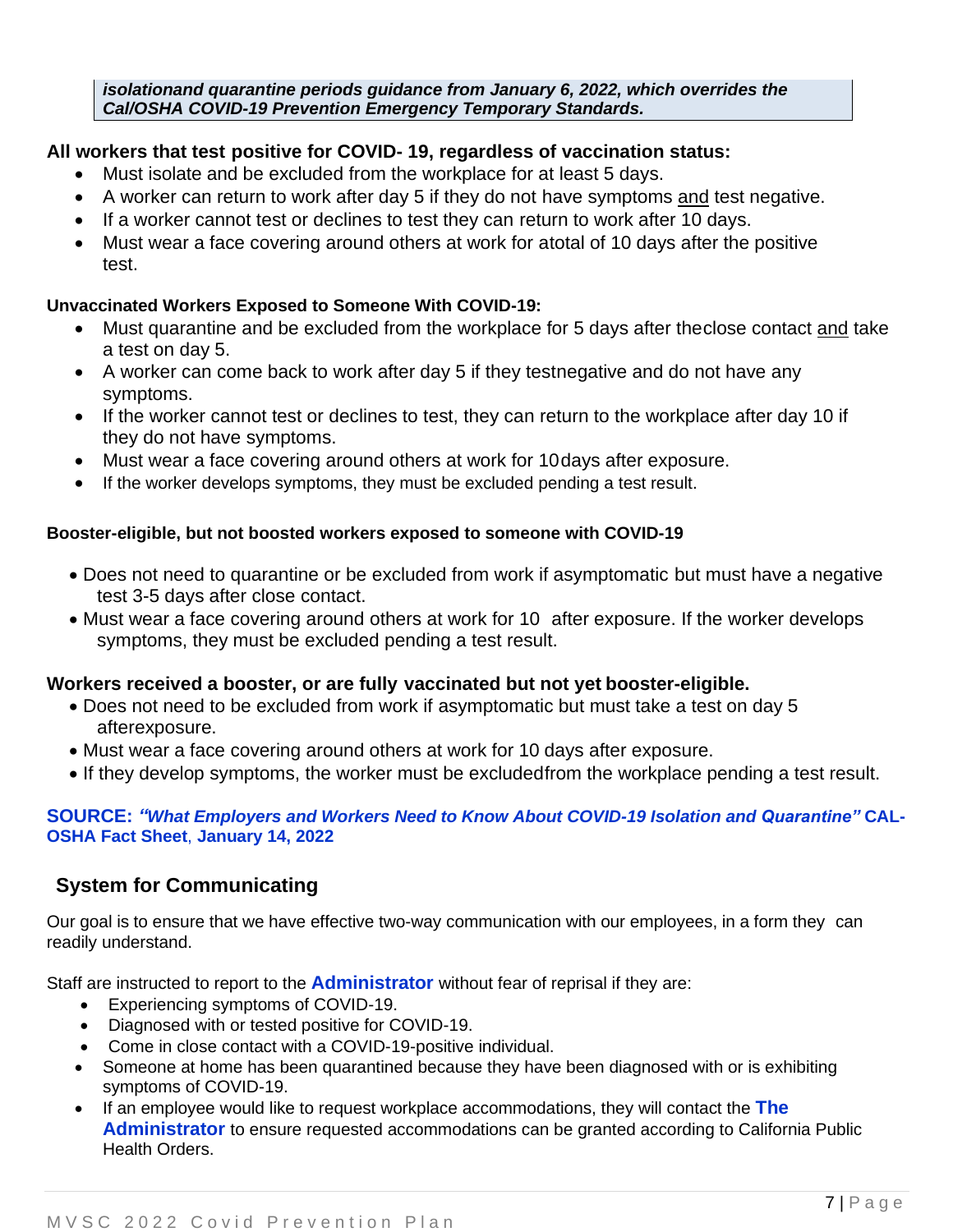Staff are provided with verbal and written instruction and reminders on:

- Covering a cough or sneeze with a tissue or inside elbow and not with a hand.
- Washing hands often with soap for at least 20 seconds.
- Using hand sanitizer if soap and water are not readily available.
- Using hand sanitizer when donning and doffing PPE.
- Avoiding touching their eyes, nose and mouth with unwashed hands.
- Not sharing personal items, such as cups, with others.
- Avoiding contact with individuals exhibiting symptoms of the illness.
- Entering patient treatment areas only when necessary.

Any employee who appears to be sick upon arrival to work will be sent home immediately. Any employee who starts to exhibit symptoms of COVID-19 while at work will be sent home and asked to keep the **Administrator** informed of their health status.

## **Workplace Exposure/Illness Reporting to Employees and Agencies**

The facility will provide to employees a written **"Notice of Potential Exposure to COVID-19"** within one business day of learning a COVID-19-positive individual is at the workplace. The notice will be provided in a manner normally used to communicate employment-related information and may include notification via text, email or hard copy to all workers at the worksite the same day as the COVID-19 positive individual whether or not there was close contact.

The Administrator will submit the "GO-FORWARD EMPLOYER REPORTING FORM" to Pacific compensation

The **Administrator** will notify the local health department when three or more employees test positive or are diagnosed with COVID-19 within a 14-day period. Notification will occur no more than 48 hours after the facility learns the third employee has COVID-19. **When this outbreak occurs**, the facility must comply with the requirements of Title 8 Section 3205.1, which include:

- 1. Providing COVID-19 testing during regular working hours to employees who were in the exposed group at the same time as the employee with COVID-19. Testing must be provided immediately after the facility learns of the third employee's COVID-19 test or diagnosis and weekly thereafter until the local health department determines an outbreak no longer exists.
- 2. Excluding from the facility employees who have COVID-19 or who had close contact with an individual with COVID-19.
- 3. Investigating any work-related factors in the outbreak and correction of any hazard. This will be documented.
- 4. Providing the local health department with requested information about individual employees as described in the regulation and Labor Code Section 6409.6.

The **Administrator** will report to the nearest Cal/OSHA office any serious illness or injury or the death of an employee that occurred at work or in connection with work within eight hours of when they knew or should have known of the illness, injury or death. This includes a COVID-19 illness if it meets the definition of serious illness. "Serious injury or illness" is defined in Title 8 Section 330(h) and includes in-patient hospitalization for a reason other than medical observation or diagnostic testing.

- Make our written COVID-19 Prevention Program available at the workplace to employees, authorized employee representatives, and to representatives of Cal/OSHA or CDPH immediately upon request.
- Use the **Appendix C: Investigating COVID-19 Cases** form to keep a record of and track all COVID-19 cases. The information will be made available to employees, authorized employee.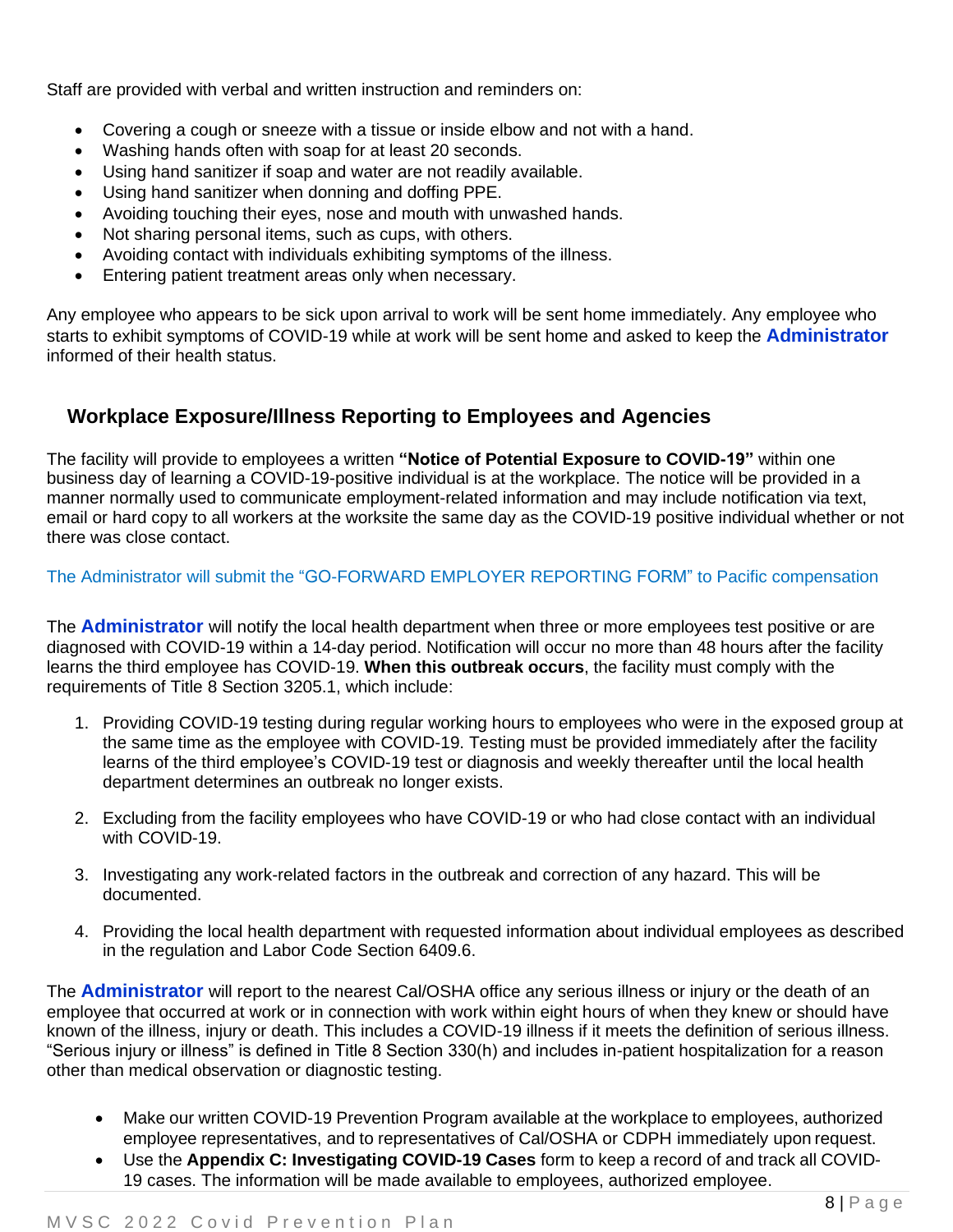representatives, or as otherwise required by law, with personal identifying information removed.

## **Training and Instruction**

We provide effective employee training and instruction that includes:

- Our COVID-19 policies and procedures to protect employees from COVID-19 hazards, and how to participate in the identification and evaluation of COVID-19 hazards.
- Information regarding COVID-19-related benefits (including mandated sick and vaccination leave) to which the employee may be entitled under applicable federal, state, or local laws.
- The fact that:
	- **○** COVID-19 is an infectious disease that can be spread through the air.
	- **○** COVID-19 may be transmitted when a person touches a contaminated object and then touches their eyes, nose, or mouth.
	- **○** An infectious person may have no symptoms.
- The fact that particles containing the virus can travel more than six feet, especially indoors, so physical distancing, face coverings, increased ventilation indoors, and respiratory protection decrease the spread of COVID-19 and are most effective when used in combination.
- The right of employees that are not fully vaccinated to request a respirator for voluntary use, without fear of retaliation, and our policies for providing the respirators. Employees voluntarily using respirators will be trained according to section 5144(c)(2) requirements:
	- **○** How to properly wear them.
	- **○** How to perform a seal check according to the manufacturer's instructions each time a respirator is worn, and the fact that facial hair can interfere with a seal.
- The importance of frequent hand washing with soap and water for at least 20 seconds and using hand sanitizer when employees do not have immediate access to a sink or hand washing facility, and that hand sanitizer does not work if the hands are soiled.
- Proper use of face coverings and the fact that face coverings are not respiratory protective equipment. Since COVID-19 is an airborne disease, N95s and more protective respirators protect the users from airborne disease, while face coverings primarily protect people around the user.
	- **○** The conditions where face coverings musts be worn at the workplace.
	- **○** That face coverings are additionally recommended outdoors for people who are not fully vaccinated if six feet of distance cannot be maintained.
	- **○** Employees can request face coverings and can wear them at work regardless of vaccination status and without fear of retaliation.
- COVID-19 symptoms, and the importance of obtaining a COVID-19 test and not coming to work if the employee has COVID-19 symptoms.
- Information on our COVID-19 policies and how to access COVID-19 testing and vaccination, and the fact that vaccination is effective at preventing COVID-19, protecting against both transmission and serious illness or death.

**Appendix D: COVID-19 Training Roster** will be used to document this training.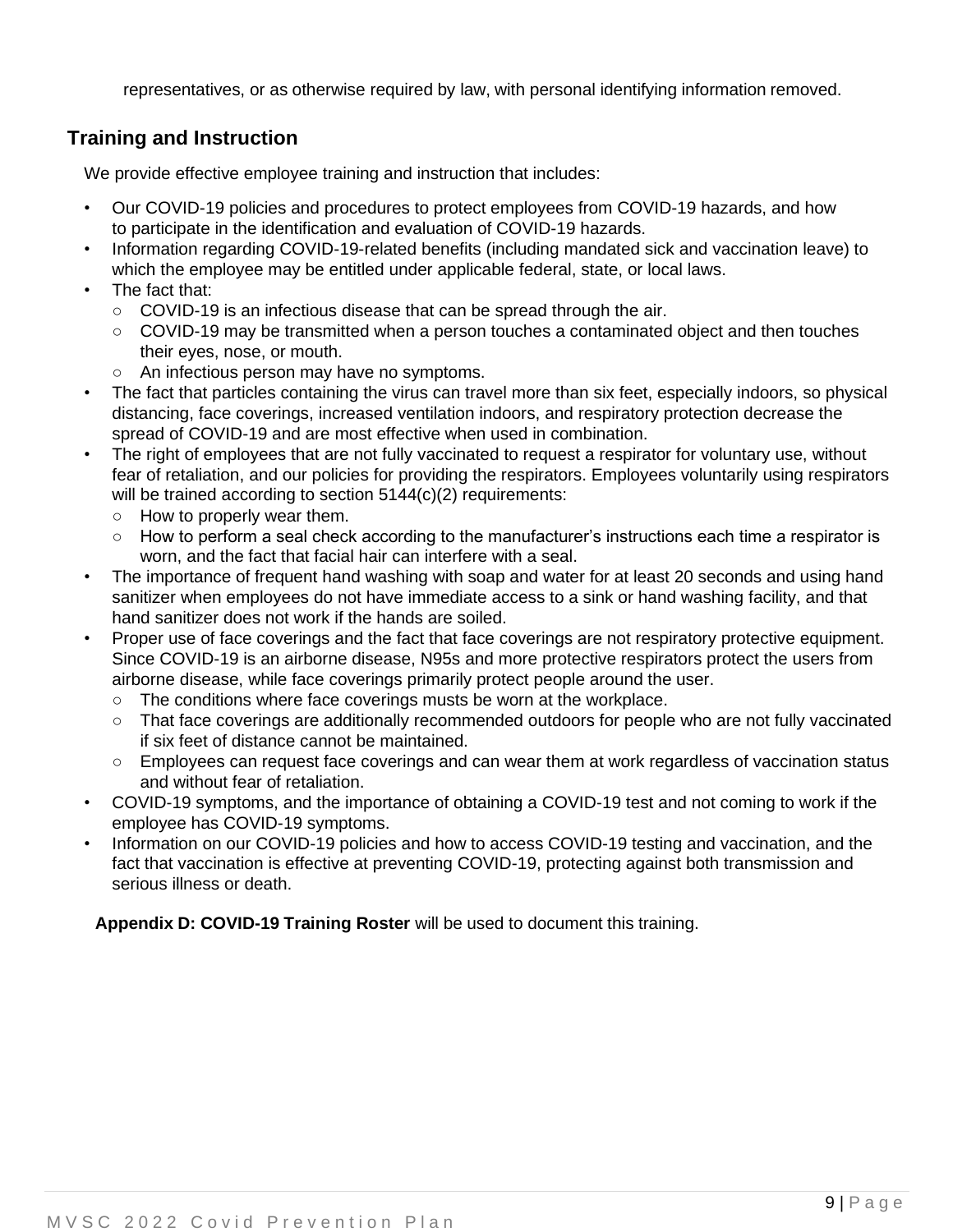## **Appendix A: Identification of COVID-19 Hazards**

All persons, regardless of symptoms or negative COVID-19 test results, will be considered potentially infectious. Particular attention will be paid to areas where people may congregate or come in contact withone another, regardless of whether employees are performing an assigned work task or not. For example:meetings, entrances, bathrooms, hallways, aisles, walkways, elevators, break or eating areas, cool-down areas, and waiting areas.

Evaluation of potential workplace exposure will be to all persons at the workplace or who may enter the workplace, including coworkers, employees of other entities, members of the public, customers or clients, andindependent contractors. We will consider how employees and other persons enter, leave, and travel throughthe workplace, in addition to addressing fixed work locations.

#### **Person conducting the evaluation**: **[enter name(s)]Date**:

#### **[enter date]**

#### **Name(s) of employee and authorized employee representative that participated**: **[enter name(s)]**

| Interaction, area, activity,<br>work task, process,<br>equipment and material<br>that potentially exposes<br>employees to COVID-19<br>hazards | <b>Places and times</b>      | <b>Potential for COVID-19</b><br>exposures and employees<br>affected, including membersof<br>the public and employeesof<br>other employers | <b>Existing and/or</b><br>additional COVID-19<br>prevention controls,<br>including barriers,<br>partitions and<br>ventilation |
|-----------------------------------------------------------------------------------------------------------------------------------------------|------------------------------|--------------------------------------------------------------------------------------------------------------------------------------------|-------------------------------------------------------------------------------------------------------------------------------|
|                                                                                                                                               |                              | <b>Medium</b>                                                                                                                              | <b>Patient pre-screening, Staff</b>                                                                                           |
| <b>Patient Waiting Area</b>                                                                                                                   | <b>During Surgery Center</b> |                                                                                                                                            | self-screen daily prior to                                                                                                    |
|                                                                                                                                               | <b>Hours of Operation</b>    |                                                                                                                                            | arrival; Social distancing &                                                                                                  |
|                                                                                                                                               |                              |                                                                                                                                            | masking required                                                                                                              |
| <b>Reception Area</b>                                                                                                                         | <b>During Surgery Center</b> | <b>Medium</b>                                                                                                                              | <b>Patient pre-screening;</b>                                                                                                 |
|                                                                                                                                               | <b>Hours of Operation</b>    |                                                                                                                                            | <b>Mandatory vaccination or</b>                                                                                               |
|                                                                                                                                               |                              |                                                                                                                                            | weekly testing of exempt or                                                                                                   |
|                                                                                                                                               |                              |                                                                                                                                            | booster ineligible staff; Staff                                                                                               |
|                                                                                                                                               |                              |                                                                                                                                            | self-screen daily prior to                                                                                                    |
|                                                                                                                                               |                              |                                                                                                                                            | arrival; Social distancing &                                                                                                  |
|                                                                                                                                               |                              |                                                                                                                                            | masking required                                                                                                              |
| <b>Pre/Post Op Area</b>                                                                                                                       | <b>During Surgery Center</b> | <b>Minimal</b>                                                                                                                             | Patient pre-screening;                                                                                                        |
|                                                                                                                                               | <b>Hours of Operation</b>    |                                                                                                                                            | <b>Mandatory vaccination or</b>                                                                                               |
|                                                                                                                                               |                              |                                                                                                                                            | weekly testing of exempt or                                                                                                   |
|                                                                                                                                               |                              |                                                                                                                                            | booster ineligible staff; Staff                                                                                               |
|                                                                                                                                               |                              |                                                                                                                                            | self-screen daily prior to                                                                                                    |
|                                                                                                                                               |                              |                                                                                                                                            | arrival; Social distancing &                                                                                                  |
|                                                                                                                                               |                              |                                                                                                                                            | masking required                                                                                                              |
| <b>Procedure Rooms</b>                                                                                                                        | <b>During Surgery Center</b> | <b>Minimal</b>                                                                                                                             | <b>Patient pre-screening;</b>                                                                                                 |
|                                                                                                                                               | <b>Hours of Operation</b>    |                                                                                                                                            | <b>Mandatory vaccination or</b>                                                                                               |
|                                                                                                                                               |                              |                                                                                                                                            | weekly testing of exempt or                                                                                                   |
|                                                                                                                                               |                              |                                                                                                                                            | booster ineligible staff; Staff                                                                                               |
|                                                                                                                                               |                              |                                                                                                                                            | self-screen daily prior to                                                                                                    |
|                                                                                                                                               |                              |                                                                                                                                            | arrival; Social distancing &                                                                                                  |
|                                                                                                                                               |                              |                                                                                                                                            | masking required                                                                                                              |
| <b>Clean/Soiled Utility</b>                                                                                                                   | <b>During Surgery Center</b> | <b>Minimal</b>                                                                                                                             | <b>Mandatory vaccination or</b>                                                                                               |
|                                                                                                                                               | <b>Hours of Operation</b>    |                                                                                                                                            | weekly testing of exempt or                                                                                                   |
|                                                                                                                                               |                              |                                                                                                                                            | booster ineligible staff; Staff<br>self-screen daily prior to                                                                 |
|                                                                                                                                               |                              |                                                                                                                                            | arrival; Social distancing &                                                                                                  |
|                                                                                                                                               |                              |                                                                                                                                            |                                                                                                                               |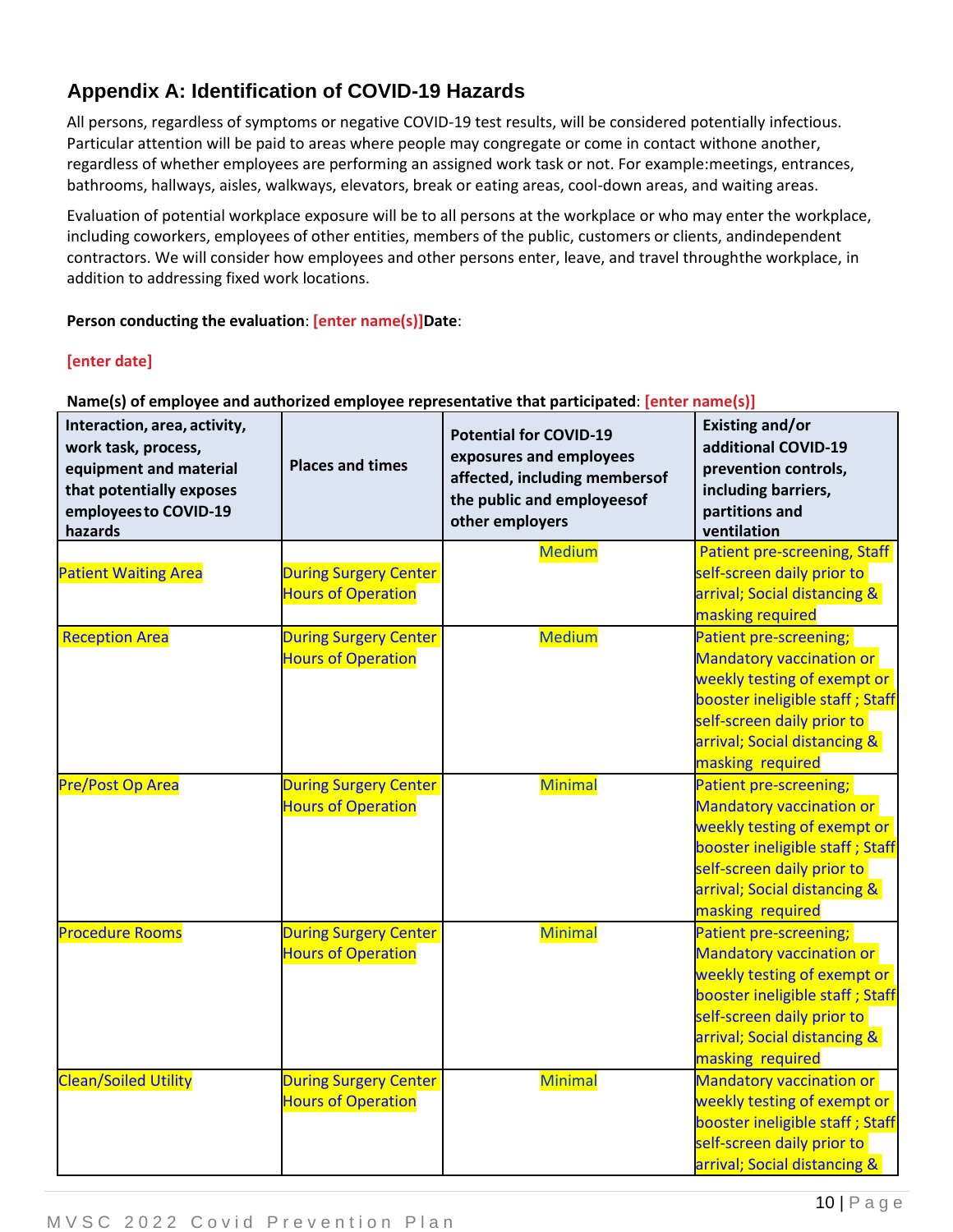|                   |                                                           |                | masking required |
|-------------------|-----------------------------------------------------------|----------------|------------------|
| <b>Break Room</b> | <b>During Surgery Center</b><br><b>Hours of Operation</b> | <b>Minimal</b> |                  |
|                   |                                                           |                |                  |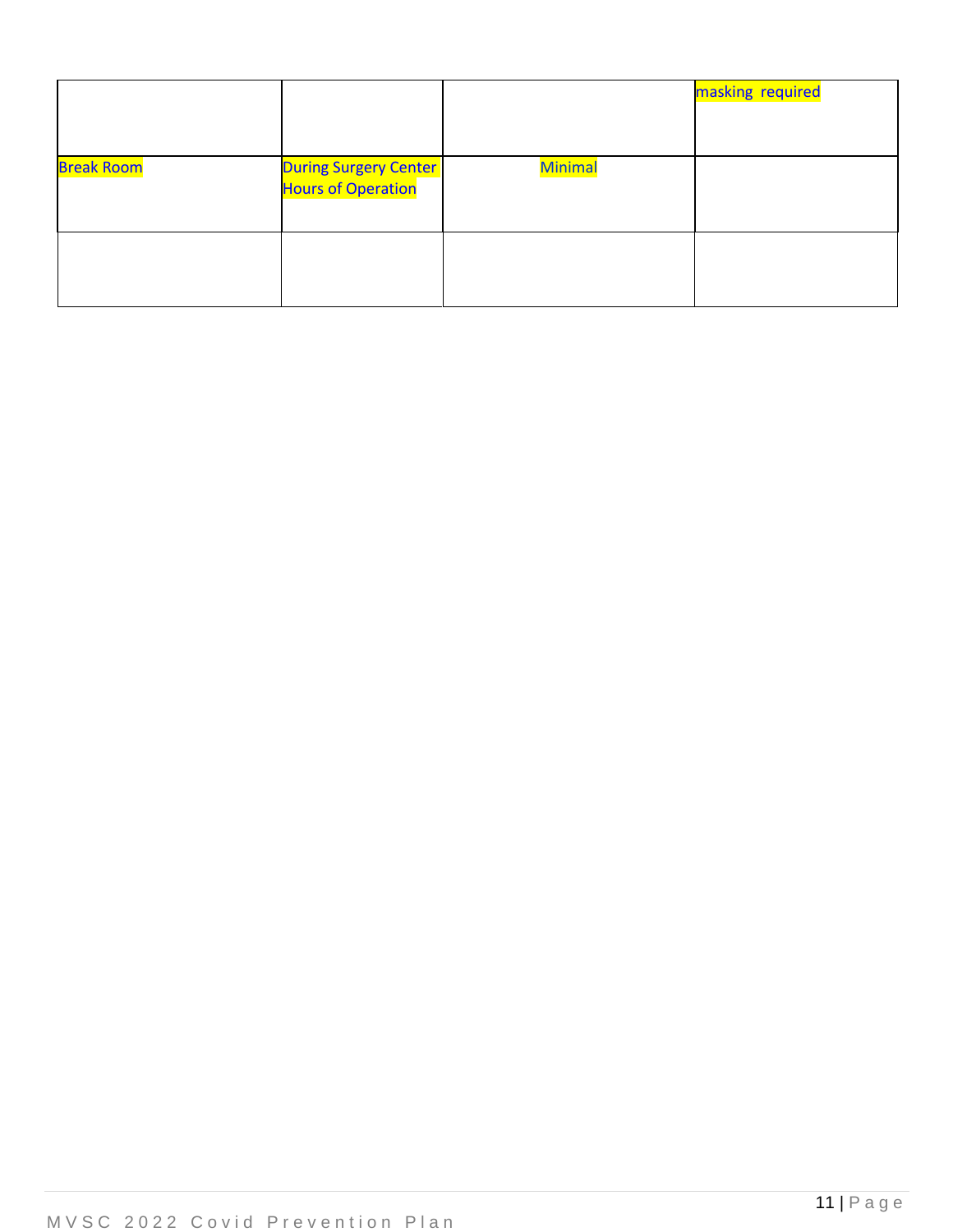# **Appendix B: COVID-19 Inspections**

### **Date: [enter date]**

### **Name of person conducting the inspection**: **[enter names]**

**Work location evaluated**: **[enter information]**

| <b>Exposure Controls</b>                                                                                                    | <b>Status</b> | <b>Person Assigned</b><br>to Correct | <b>Date Corrected</b> |
|-----------------------------------------------------------------------------------------------------------------------------|---------------|--------------------------------------|-----------------------|
| <b>Administrative</b>                                                                                                       |               |                                      |                       |
| Physical distancing                                                                                                         |               |                                      |                       |
| Surface cleaning and disinfection (frequently<br>enough and adequate supplies)                                              |               |                                      |                       |
| Hand washing facilities (adequate numbers and<br>supplies)                                                                  |               |                                      |                       |
| Disinfecting and hand sanitizing solutions being<br>used according to manufacturer instructions                             |               |                                      |                       |
| <b>PPE</b> (not shared, available and being worn)                                                                           |               |                                      |                       |
| Face coverings (cleaned sufficiently often)                                                                                 |               |                                      |                       |
| Gloves                                                                                                                      |               |                                      |                       |
| Face shields/goggles                                                                                                        |               |                                      |                       |
| Respiratory protection                                                                                                      |               |                                      |                       |
| Training and communication with all employees                                                                               |               |                                      |                       |
| Self-screening per CDPH/CDC guidelines                                                                                      |               |                                      |                       |
| COVID screening questionnaire                                                                                               |               |                                      |                       |
| Signage reminder staff and employees to use<br>face covers, practice social distancing, wash<br>hands or use hand sanitizer |               |                                      |                       |
|                                                                                                                             |               |                                      |                       |
|                                                                                                                             |               |                                      |                       |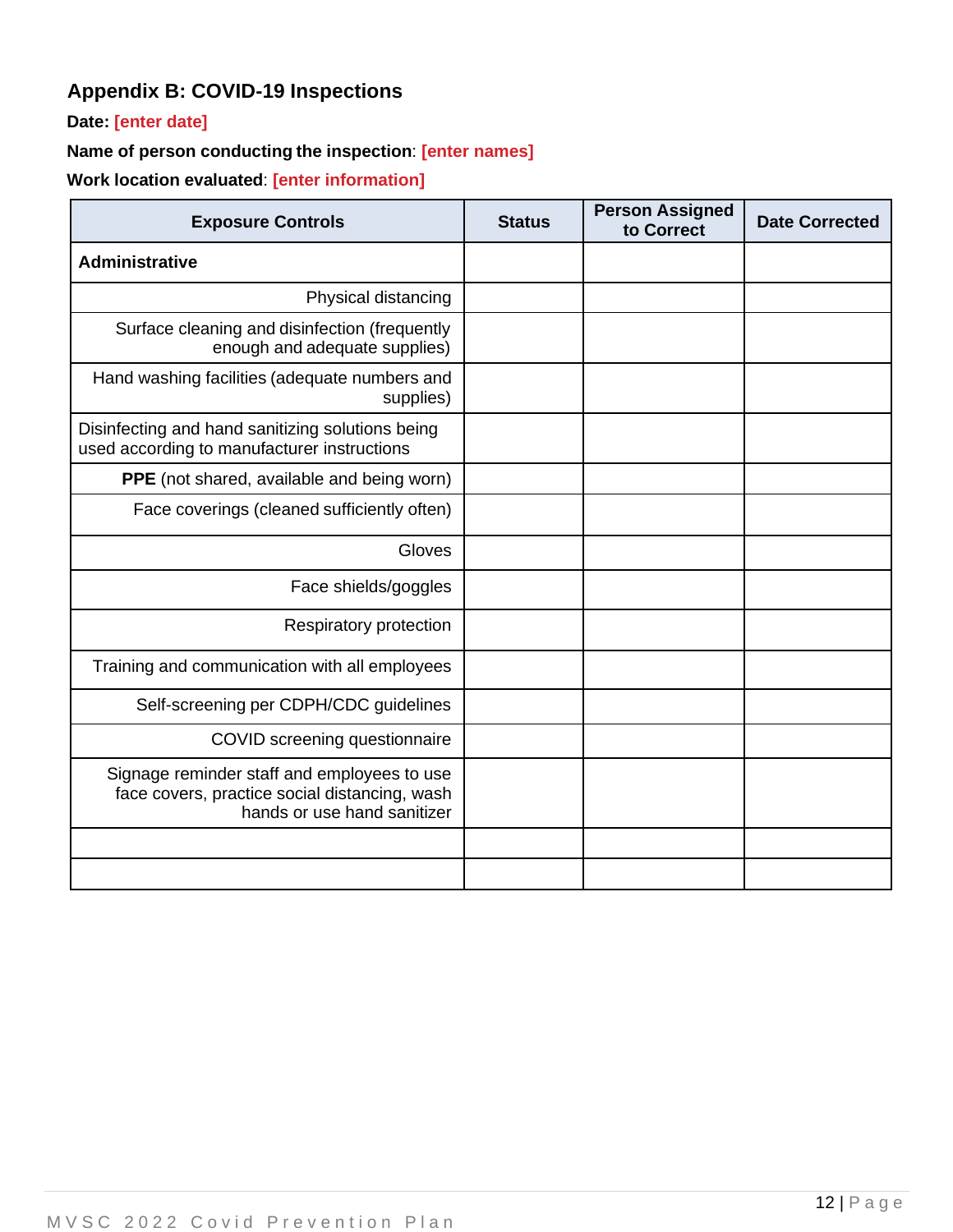## **Appendix C: Investigating COVID-19 Cases**

All personal identifying information of COVID-19 cases or persons with COVID-19 symptoms, and any employee required medical records will be kept confidential unless disclosure is required or permitted by law. Un-redacted information on COVID-19 cases will be provided to the local health department, CDPH, Cal/OSHA, the National Institute for Occupational Safety and Health (NIOSH) immediately upon request, and when required by law.

**Date: [enter date COVID-19 case – suspected/confirmed - became known to the employer]**

**Name of person conducting the investigation: [enter name]**

**Name of COVID-19 case (employee or non-employee\*) and contact information: [enter information]**

**Occupation (if non-employee\*, why they were in the workplace): [enter information]**

**\***If we are made aware of a non-employee COVID-19 case in our workplace

**Names of employees/representatives involved in the investigation: [enter information]**

**Date investigation was initiated: [enter information]**

**Locations where the COVID-19 case was present in the workplace during the high-risk exposure period, and activities being performed: [enter information]**

**Date and time the COVID-19 case was last present and excluded from the workplace: [enter information]**

**Date of the positive or negative test and/or diagnosis: [enter information]**

**Date the case first had one or more COVID-19 symptoms, if any: [enter information]**

#### **Information received regarding COVID-19 test results and onset of symptoms (attach documentation): [enter information]**

Summary determination of who may have had a close contact with the COVID-19 case during the high-risk exposure period. Attach additional information, including:

- **•** The names of those found to be in close contact.
- **•** Their vaccination status.
- **•** When testing was offered, including the results and the names of those that were exempt fromtesting because:
	- **○** They returned to work per our return-to-work criteria and have remained symptom free for 90days (or a different period than 90 days if it is required by a CDPH regulation or order) or, for those that never developed symptoms, for 90 days (or a different period than 90 days if it is required by a CDPH regulation or order) after the initial positive test.
- **•** The names of those close contacts that were excluded per our Exclusion of COVID-19 Cases and Employees who had a Close Contact requirements.
- **•** The names of those close contacts exempt from exclusion requirements because:
	- **○** They were fully vaccinated before the close contact and did not develop COVID-19 symptoms, and are required to wear a face covering and maintain six feet of distance from others at the workplace for 14 days following the last date of close contact.
	- **○** They returned to work per our return-to-work criteria and have remained symptom free, and are required to wear a face covering and maintain six feet of physical distance from others at the workplace for 14 days following the last date of close contact.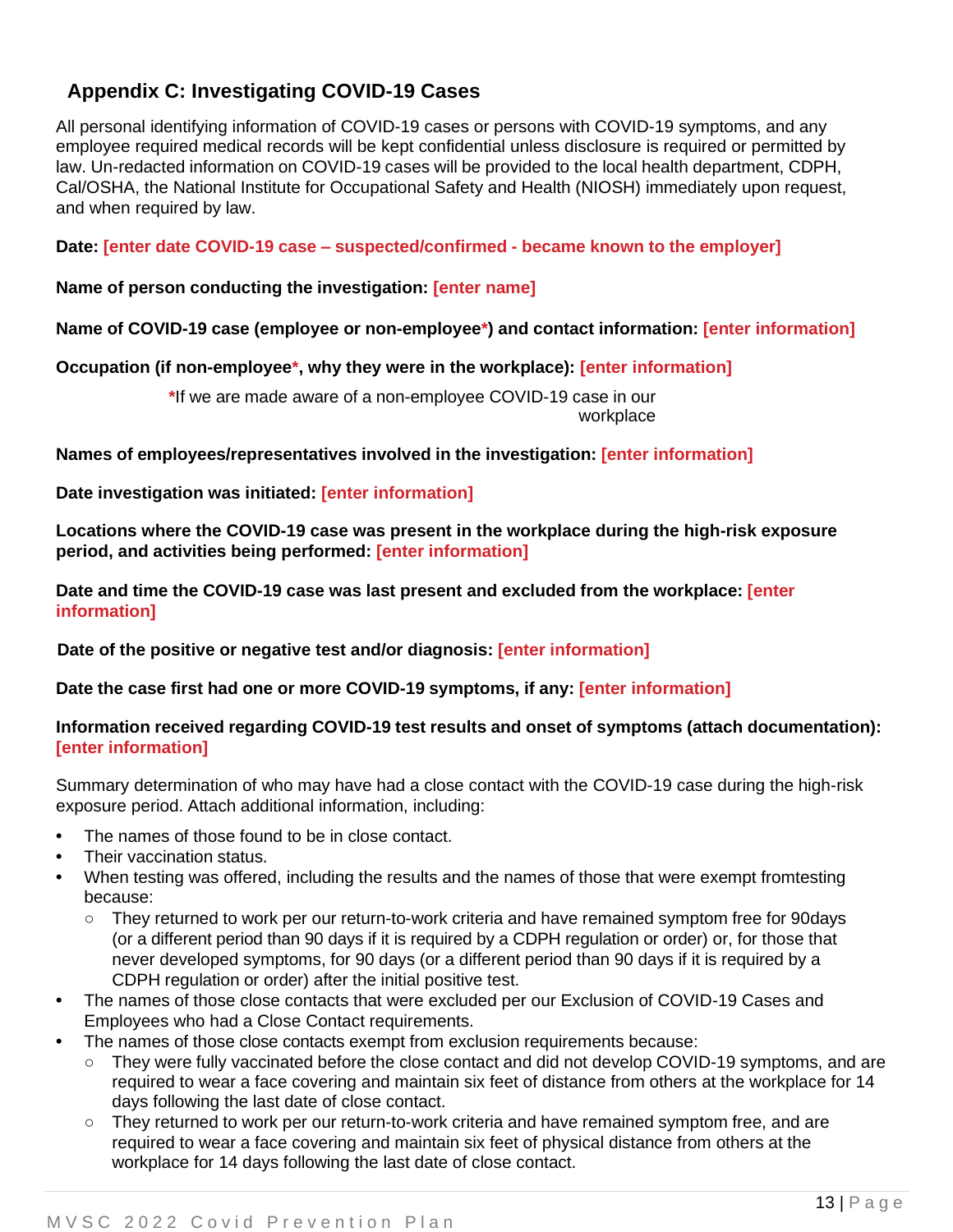**○** They never developed symptoms and are required to wear a face covering and maintain six feet of physical distance from others at the workplace for 14 days following the last date of close contact.

#### **[enter information]**

Notice given (within one business day, in a way that does not reveal any personal identifyinginformation of the COVID-19 case) of the potential COVID-19 exposure to:

- 1. All employees who were on the premises at the same worksite as the COVID-19 case during the high-risk exposure period
- 2. Their authorized representatives (If applicable, the notice required by Labor Code section 6409.6(a) (2) and (c))

| Names of employees that were<br>notified: | Names of their authorized<br>representatives: | <b>Date</b> |
|-------------------------------------------|-----------------------------------------------|-------------|
|                                           |                                               |             |
|                                           |                                               |             |
|                                           |                                               |             |
|                                           |                                               |             |

Independent contractors and other employers on the premises at the same worksite as the COVID-19 case during the high-risk exposure period.

| Names of individuals that were notified: | <b>Date</b> |
|------------------------------------------|-------------|
|                                          |             |
|                                          |             |
|                                          |             |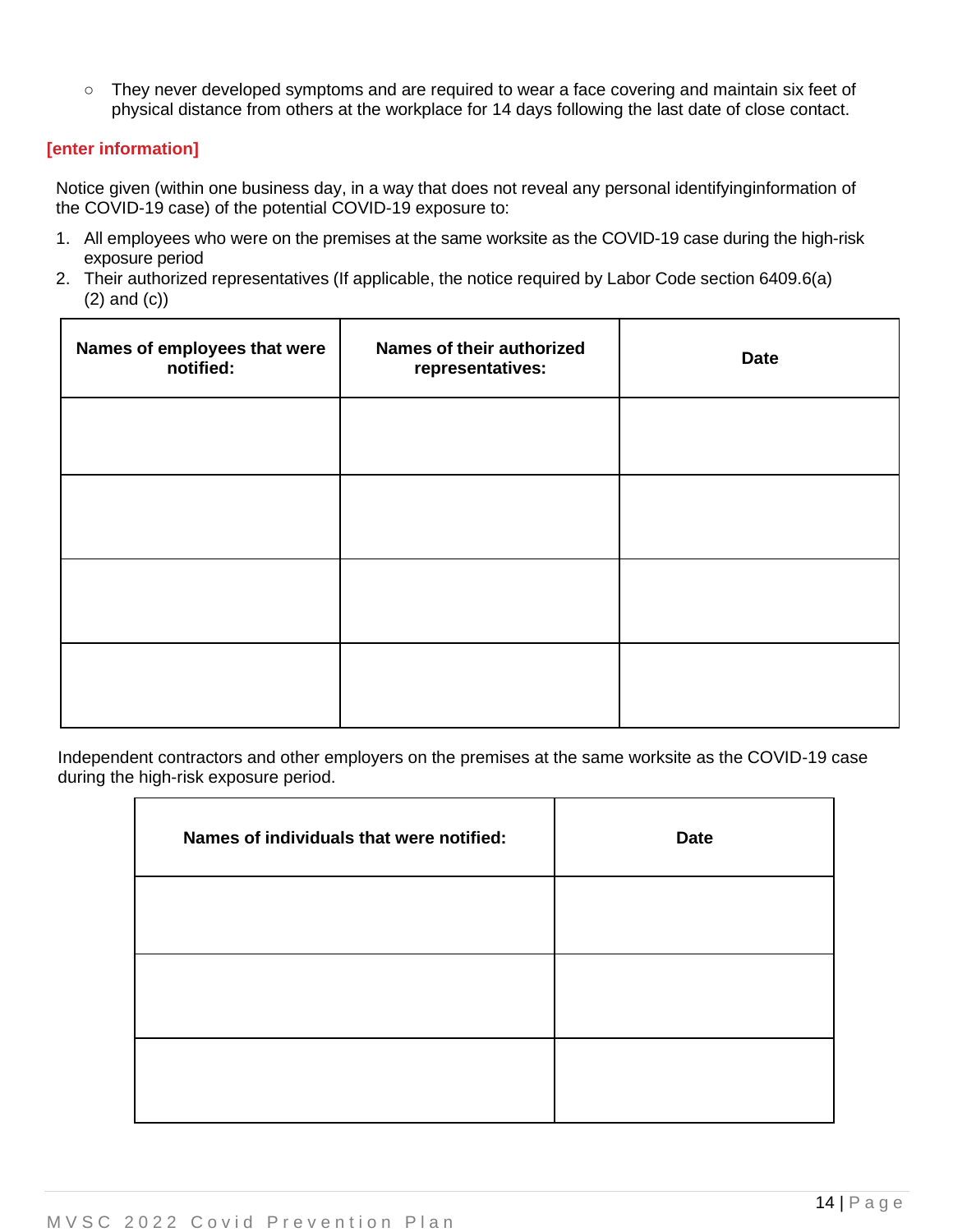| Names of individuals that were notified: | <b>Date</b> |
|------------------------------------------|-------------|
|                                          |             |

What were the workplace conditions that could have contributed to the risk of COVID-19 exposure? **[enter information]**

What could be done to reduce exposure to COVID-19? **[enter information]**

Was local health department notified? Date? **[enter information]**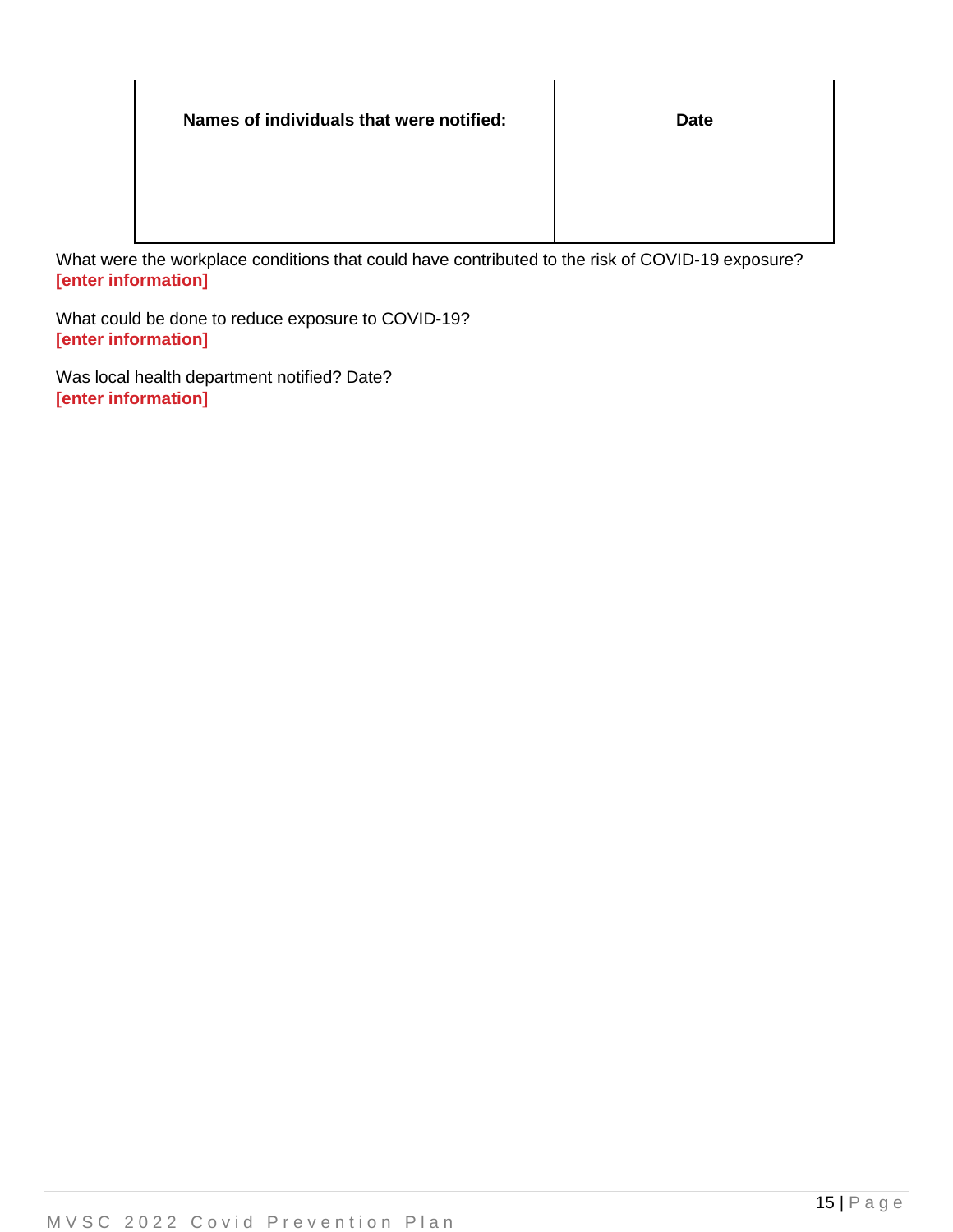# **Appendix D: COVID**-**19 Training Roster**

## **Date: [enter date]**

## **Person that conducted the training**: **[enter name(s)]**

| <b>Employee Name</b> | <b>Signature</b> |
|----------------------|------------------|
|                      |                  |
|                      |                  |
|                      |                  |
|                      |                  |
|                      |                  |
|                      |                  |
|                      |                  |
|                      |                  |
|                      |                  |
|                      |                  |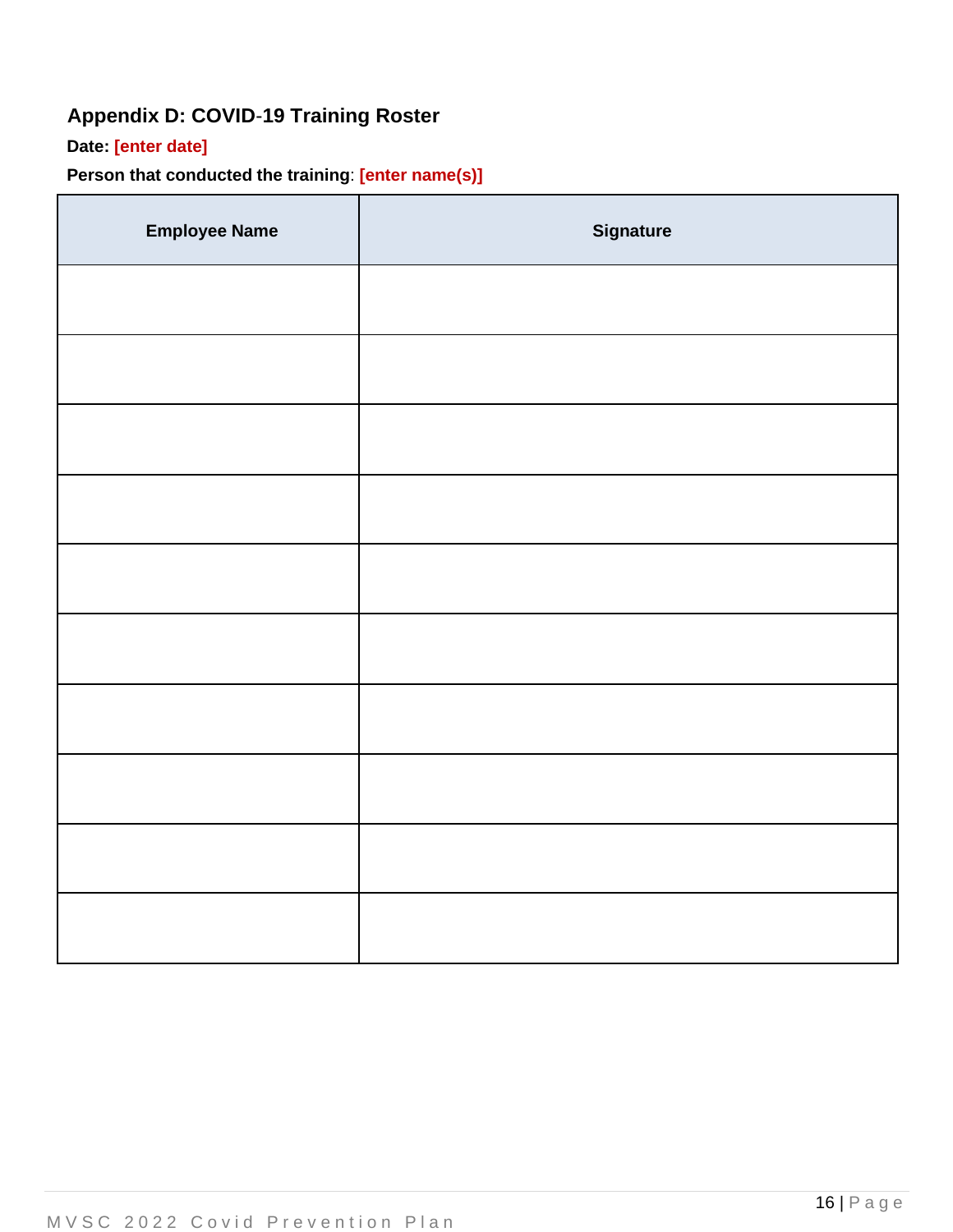## **Appendix E: MANDATORY COVID-19 VACCINATION POLICY-Updated 1.25.22**

In accordance with this facility's duty to provide and maintain a workplace that is free of known hazards, we are adopting this policy to safeguard the health of our employees and their families, our customers and visitors and the community at large from infectious diseases, such as COVID-19, that may be reduced by vaccinations. This policy complies with California Department of Public Health Orders and is based on guidance from the Centers for Disease Control and Prevention and state and local health authorities as applicable.

### **DEFINITIONS:**

Throughout this CPP, the terms "**Employee", "Worker", "Healthcare Professional" (HCP)** and or **"Healthcare Worker" (HCW)** refers to all paid and unpaid individuals who work in indoor settings where (1) care is provided to patients, or (2) patients have access for any purpose. This includes individuals serving in health care or other health care settings who have the potential for direct or indirect exposure to patients or SARS-CoV-2 airborne aerosols. It includes, but is not limited to, nurses, nursing assistants, physicians, technicians, students and trainees, contractual staff not employed by the health care facility, and persons not directly involved in patient care, but who could be exposed to infectious agents that can be transmitted in the health care setting (e.g., clerical, vendors, administrative, billing, and volunteer personnel).

**Up to date** means a person has received all recommended COVID-19 vaccines, including any booster dose(s) when eligible.

**Fully vaccinated** means a person has received their primary series of COVID-19 vaccines.

### **SCOPE:**

Current California Public Health [Orders](https://www.cdph.ca.gov/Programs/CID/DCDC/Pages/COVID-19/Order-of-the-State-Public-Health-Officer-Health-Care-Worker-Vaccine-Requirement.aspx) (**Updated as of January 25, 2022** )require HCP be up to date with vaccinations and receive boosters by March 1, 2022, or within 15 days of becoming eligible for a booster ifthey are not eligible as of March 1, 2022., unless exempt.

### **PROCEDURES:**

1. **Boosters:** All workers currently eligible for boosters, who provide services or work in facilities described in subdivision 1(a) must be "fully vaccinated and boosted" for COVID-19 receiving all recommended doses of the primary series of vaccines and a vaccine booster dose pursuant to Table A below.

#### **Table A:**

#### **California Immunization Requirements for Covered Workers**

| <b>COVID-19 Vaccine</b>    | Primary            | When to get the                      | Which vaccine booster dose to                                                                                                         |
|----------------------------|--------------------|--------------------------------------|---------------------------------------------------------------------------------------------------------------------------------------|
|                            | vaccination series | vaccine booster dose                 | receive                                                                                                                               |
| Moderna or Pfizer-BioNTech | 1st and 2nd doses  | Booster dose 6 mos<br>after 2nd dose | Any of the COVID-19 vaccines<br>authorized in the United States<br>may be used for the booster dose,<br>but either Moderna or Pfizer- |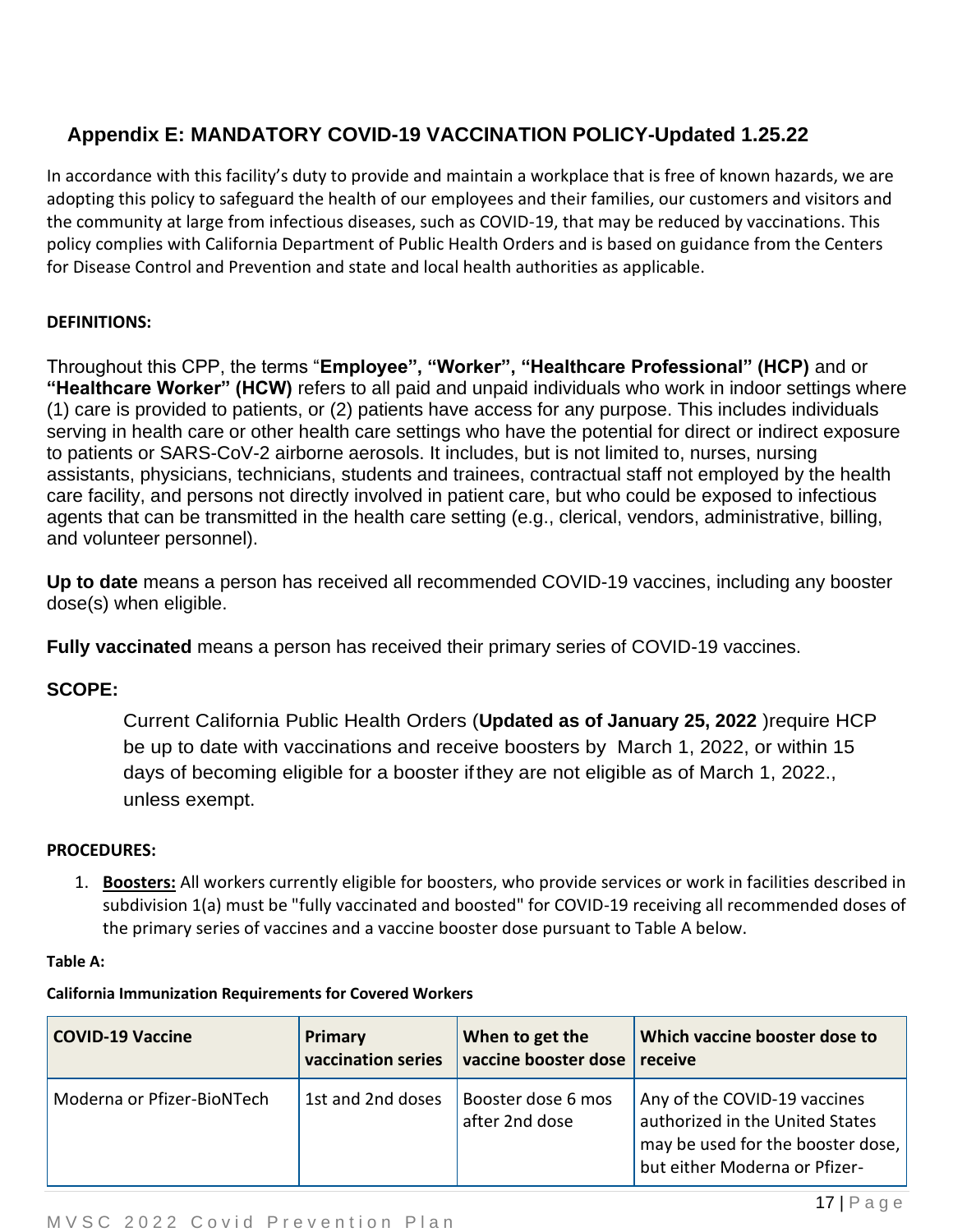|                                                                                                                               |                          |                                                              | BioNTech are preferred.                                                                                                                                          |
|-------------------------------------------------------------------------------------------------------------------------------|--------------------------|--------------------------------------------------------------|------------------------------------------------------------------------------------------------------------------------------------------------------------------|
| Johnson and Johnson<br>[J&J]/Janssen                                                                                          | 1st dose                 | Booster dose 2 mos<br>after 1st dose                         | Any of the COVID-19 vaccines<br>authorized in the United States<br>may be used for the booster dose,<br>but either Moderna or Pfizer-<br>BioNTech are preferred. |
| World Health Organization<br>(WHO) emergency use listing<br>COVID-19 vaccine                                                  | All recommended<br>doses | Booster dose 6 mos<br>after getting all<br>recommended doses | Single booster dose of Pfizer-<br><b>BioNTech COVID-19 vaccine</b>                                                                                               |
| A mix and match series<br>composed of any combination<br>of FDA-approved, FDA-<br>authorized, or WHO-EUL<br>COVID-19 vaccines | All recommended<br>doses | Booster dose 6 mos<br>after getting all<br>recommended doses | Single booster dose of Pfizer-<br><b>BioNTech COVID-19 vaccine</b>                                                                                               |

- 2. Those workers currently eligible for booster doses per the Table above must receive their booster dose by no later than March 1, 2022. Workers not yet eligible for boosters must be in compliance no later than 15 days after the recommended timeframe above for receiving the booster dose.
- 3. **Exemptions**: Workers may be exempt from the vaccination requirements only upon providing the operator of the facility a declination form, signed by the individual, stating either of the following:

(a) the worker is declining vaccination based on Religious Beliefs, or

 $\Gamma$ 

(b) the worker is excused from receiving any COVID-19 vaccine due to Qualifying Medical Reasons. To be eligible for a Qualified Medical Reasons exemption the worker must also provide to their employer a written statement signed by a physician, nurse practitioner, or other licensed medical professional practicing under the license of a physician stating that the individual qualifies for the exemption (but the statement should not describe the underlying medical condition or disability) and indicating the probable duration of the worker's inability to receive the vaccine (or if the duration is unknown or permanent, so indicate).

4. If an operator of a facility deems a worker to have met the requirements of an exemption OR deems a booster-eligible worker to have not yet received their booster dose), the worker must meet the following requirements when entering or working in such facility:

a. **Testing:** Test for COVID-19 with either PCR or antigen test that either has Emergency Use Authorization by the U.S. Food and Drug Administration or be operating per the Laboratory Developed Test requirements by the U.S. Centers for Medicare and Medicaid Services. Testing must occur at least once weekly for unvaccinated exempt workers and booster-eligible workers who have not yet received their booster. Facilities must begin testing of all booster-eligible workers who have not yet received their booster by December 27, 2021.

b. **Masking**: Wear a surgical mask or higher-level respirator approved by the National Institute of Occupational Safety and Health (NIOSH), such as an N95 filtering facepiece respirator, at all times while in the facility.

5. **Recordkeeping:** Consistent with applicable privacy laws and regulations, the operator of the facility must maintain records of workers' vaccination or exemption status. If the worker is exempt, the operator of the facility then also must maintain records of the worker's testing results.